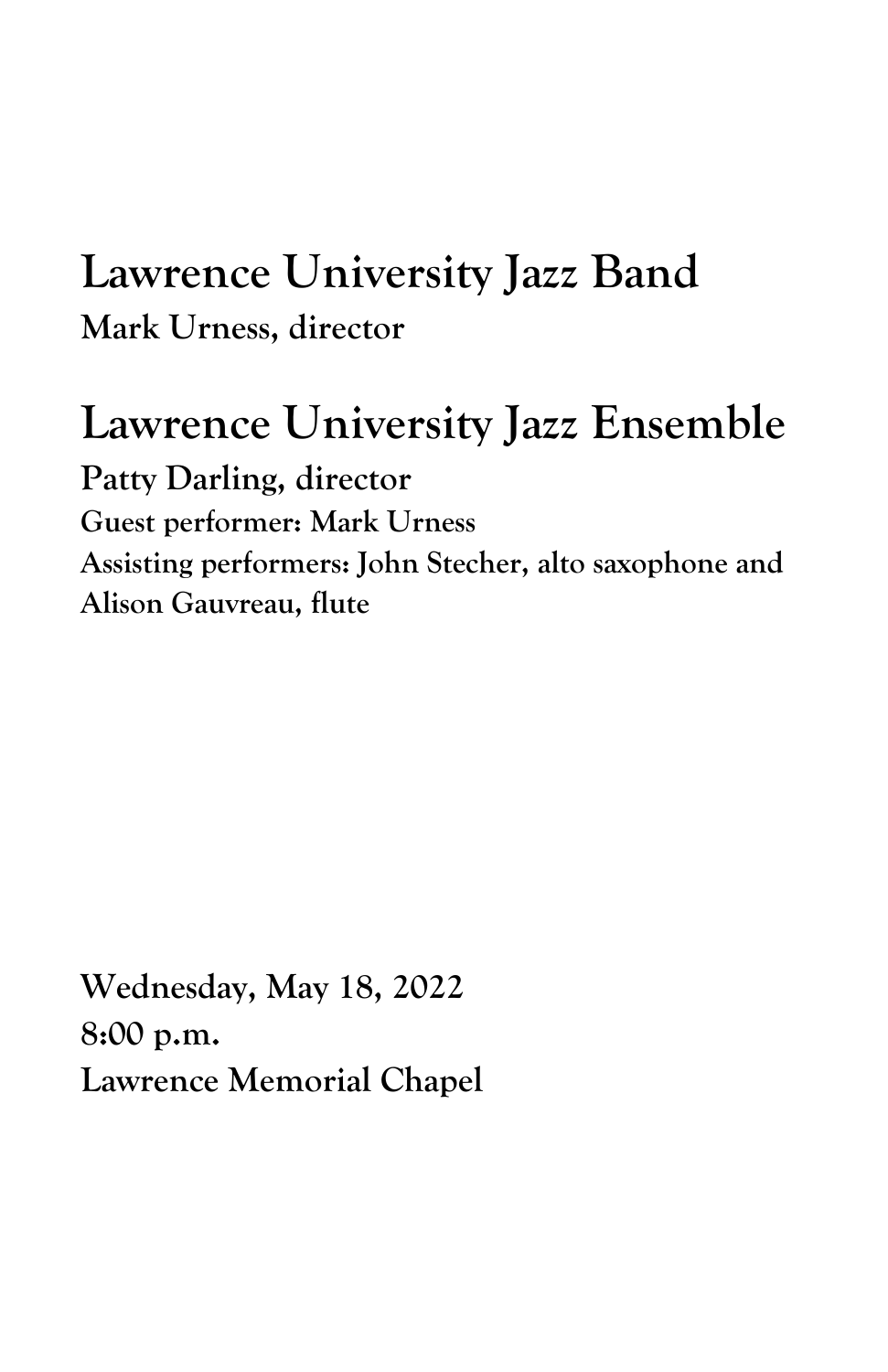### **Lawrence University Jazz Band** Mark Urness, director

| Guarabe                                                                                                                                                 | Clare Fischer<br>$(1928-2012)$     |
|---------------------------------------------------------------------------------------------------------------------------------------------------------|------------------------------------|
| Keenan McDonald, vibes; John Stecher, alto saxophone;<br>Jake Baron, trombone; Dylan Borash, timbales;<br>Eviatar Shlosberg, trumpet                    |                                    |
| Walkin' and Swingin'                                                                                                                                    | Mary Lou Williams<br>$(1910-1981)$ |
| Evan Ney, alto saxophone; Eli Elder, tenor saxophone;<br>Dylan Borash, piano; Jasper Kashou, tenor saxophone                                            |                                    |
| Jack the Bear                                                                                                                                           | Duke Ellington<br>$(1899-1974)$    |
| Jasper Kashou, clarinet; Eli Elder, tenor saxophone;<br>Jake Baron, trombone; Ben Lewis, bass; Ben Hiles, baritone saxophone;<br>Jackson Guha, trombone |                                    |
| Three and One                                                                                                                                           | Thad Jones<br>$(1923-1986)$        |
| Eviatar Shlosberg, flugelhorn; Jasper Kashou, tenor saxophone;<br>Ben Lewis, bass                                                                       |                                    |
| Morning Sprite                                                                                                                                          | Chick Corea<br>$(1941-2021)$       |
| Jasper Kashou, tenor saxophone; Keenan McDonald, vibes;<br>David Pickar, drums                                                                          | arr. Bob Washut                    |
| So Long Eric                                                                                                                                            | Charles Mingus<br>$(1922-1979)$    |
| Keenan McDonald, vibes; Jackson Guha, trombone;                                                                                                         |                                    |

### Jasper Kashou, soprano saxophone; Eli Elder, tenor saxophone; Ben Lewis, bass

### • INTERMISSION •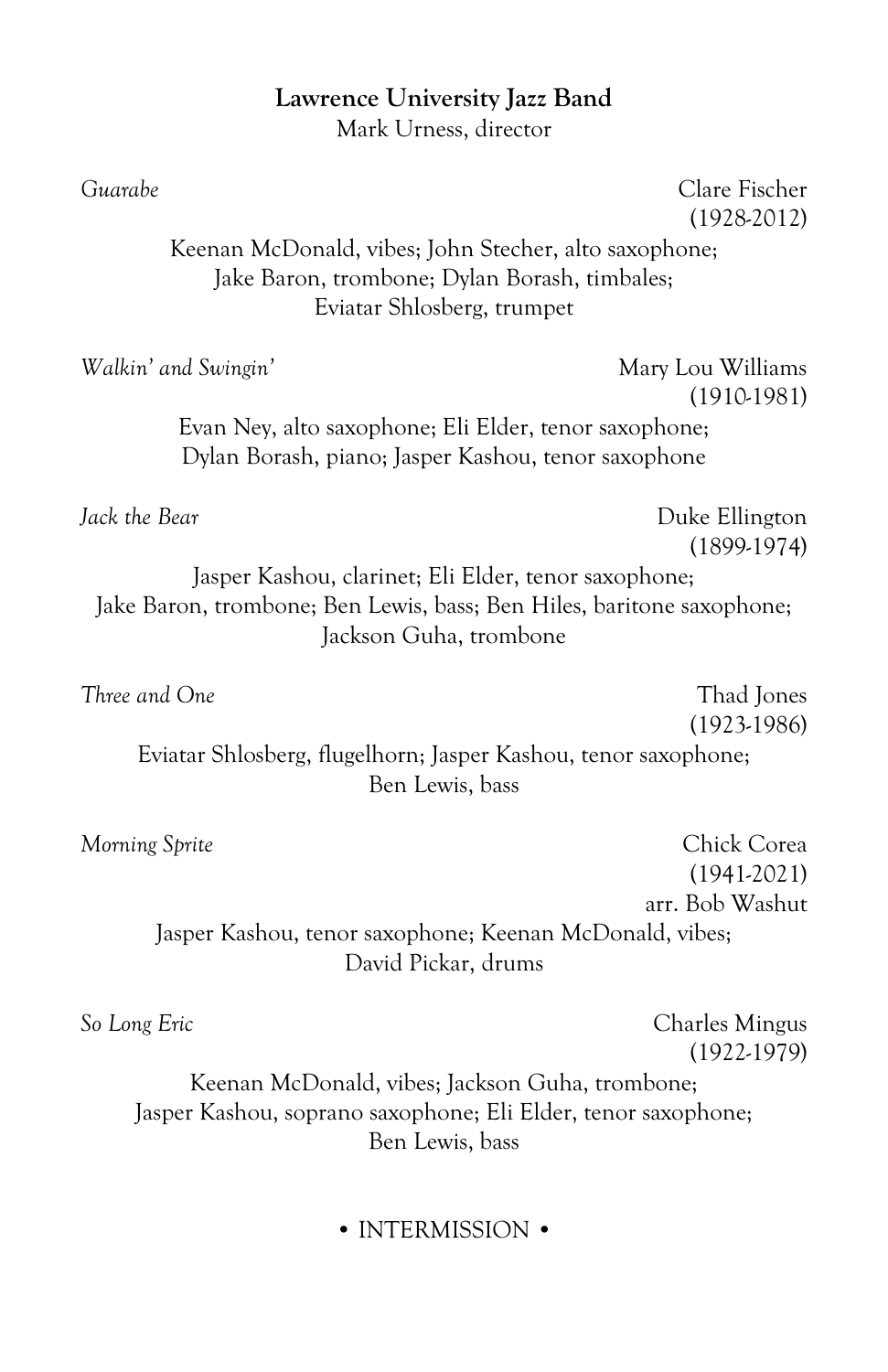## **Lawrence University Jazz Ensemble**

Patty Darling, director

| Raincheck                                                                                                               | <b>Billy Strayhorn</b>             |
|-------------------------------------------------------------------------------------------------------------------------|------------------------------------|
|                                                                                                                         | $(1915-1967)$<br>arr. John Clayton |
| Reese Pike, piano; Evan Snoey, tenor saxophone; Earl Simons, trumpet;                                                   |                                    |
| Nathan Graff, trombone; Carson Bell, guitar; Ryan Gowdy, drums                                                          |                                    |
|                                                                                                                         |                                    |
| I Dare You                                                                                                              | Jihye Lee                          |
| Alex Rothstein, tenor saxophone                                                                                         |                                    |
| Then                                                                                                                    | Mark Urness                        |
| Guest: Mark Urness, bass                                                                                                |                                    |
| Liam Traynor, trumpet                                                                                                   |                                    |
| Chelsea Bridge                                                                                                          | Strayhorn                          |
|                                                                                                                         | arr. Aaron Montreal                |
| Alison Gauvreau, bass flute; Gaston Kaisin, flugelhorn                                                                  |                                    |
| Fall Down Seven Stand Up Eight                                                                                          | <b>Steve Owen</b>                  |
|                                                                                                                         |                                    |
| Alex Rothstein, tenor saxophone; Carson Bell, guitar                                                                    |                                    |
| The Year of Two Summers                                                                                                 | <b>Edward Perez</b>                |
| Mallory Meyer, Nathan Graff, Matvei Mozhaev, Ryan Saladin, trombones;<br>Mitchell VonEschen, piano; Aaron Brenton, bass |                                    |
| Struggle Gives You Strength                                                                                             | Lee                                |
| Owen Brady, soprano saxophone; Gaston Kaisin, trumpet                                                                   |                                    |

*We collectively acknowledge that Lawrence University is situated on the ancestral homelands of the Menominee and Ho-Chunk people.*